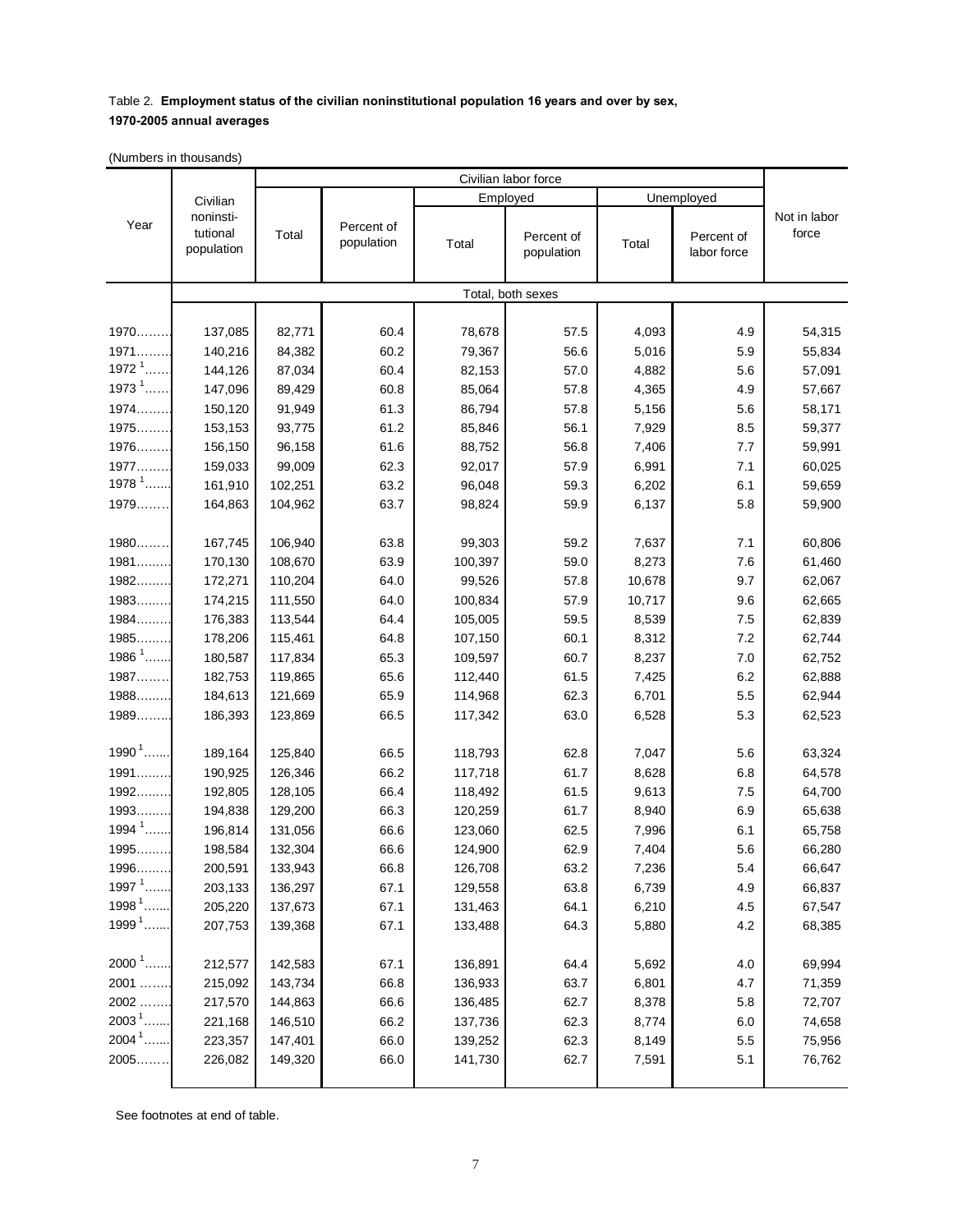## Table 2. **Employment status of the civilian noninstitutional population 16 years and over by sex,**

## **1970-2005 annual averages—Continued**

(Numbers in thousands)

|                     |                                                 | Civilian labor force |                          |          |                          |            |                           |                       |
|---------------------|-------------------------------------------------|----------------------|--------------------------|----------|--------------------------|------------|---------------------------|-----------------------|
|                     | Civilian<br>noninsti-<br>tutional<br>population |                      |                          | Employed |                          | Unemployed |                           |                       |
| Year                |                                                 | Total                | Percent of<br>population | Total    | Percent of<br>population | Total      | Percent of<br>labor force | Not in labor<br>force |
|                     |                                                 |                      |                          |          | Women                    |            |                           |                       |
|                     |                                                 |                      |                          |          |                          |            |                           |                       |
| 1970                | 72,782                                          | 31,543               | 43.3                     | 29,688   | 40.8                     | 1,855      | 5.9                       | 41,239                |
| $1971$              | 74,274                                          | 32,202               | 43.4                     | 29,976   | 40.4                     | 2,227      | 6.9                       | 42,072                |
| 1972 $1$            | 76,290                                          | 33,479               | 43.9                     | 31,257   | 41.0                     | 2,222      | 6.6                       | 42,811                |
| 1973 $1$            | 77,804                                          | 34,804               | 44.7                     | 32,715   | 42.0                     | 2,089      | 6.0                       | 43,000                |
| $1974$              | 79,312                                          | 36,211               | 45.7                     | 33,769   | 42.6                     | 2,441      | 6.7                       | 43,101                |
| 1975                | 80,860                                          | 37,475               | 46.3                     | 33,989   | 42.0                     | 3,486      | 9.3                       | 43,386                |
| 1976                | 82,390                                          | 38,983               | 47.3                     | 35,615   | 43.2                     | 3,369      | 8.6                       | 43,406                |
| 1977                | 83,840                                          | 40,613               | 48.4                     | 37,289   | 44.5                     | 3,324      | 8.2                       | 43,227                |
| 1978 $1$            | 85,334                                          | 42,631               | 50.0                     | 39,569   | 46.4                     | 3,061      | 7.2                       | 42,703                |
| 1979                | 86,843                                          | 44,235               | 50.9                     | 41,217   | 47.5                     | 3,018      | 6.8                       | 42,608                |
|                     |                                                 |                      |                          |          |                          |            |                           |                       |
| 1980                | 88,348                                          | 45,487               | 51.5                     | 42,117   | 47.7                     | 3,370      | 7.4                       | 42,861                |
| $1981$              | 89,618                                          | 46,696               | 52.1                     | 43,000   | 48.0                     | 3,696      | 7.9                       | 42,922                |
| $1982$              | 90,748                                          | 47,755               | 52.6                     | 43,256   | 47.7                     | 4,499      | 9.4                       | 42,993                |
| 1983                | 91,684                                          | 48,503               | 52.9                     | 44,047   | 48.0                     | 4,457      | 9.2                       | 43,181                |
| $1984$              | 92,778                                          | 49,709               | 53.6                     | 45,915   | 49.5                     | 3,794      | 7.6                       | 43,068                |
| $1985$              | 93,736                                          | 51,050               | 54.5                     | 47,259   | 50.4                     | 3,791      | 7.4                       | 42,686                |
| 1986 $1$            | 94,789                                          | 52,413               | 55.3                     | 48,706   | 51.4                     | 3,707      | 7.1                       | 42,376                |
| 1987                | 95,853                                          | 53,658               | 56.0                     | 50,334   | 52.5                     | 3,324      | 6.2                       | 42,195                |
| $1988$              | 96,756                                          | 54,742               | 56.6                     | 51,696   | 53.4                     | 3,046      | 5.6                       | 42,014                |
| 1989                | 97,630                                          | 56,030               | 57.4                     | 53,027   | 54.3                     | 3,003      | 5.4                       | 41,601                |
|                     |                                                 |                      |                          |          |                          |            |                           |                       |
| $1990$ <sup>1</sup> | 98,787                                          | 56,829               | 57.5                     | 53,689   | 54.3                     | 3,140      | 5.5                       | 41,957                |
| $1991$              | 99,646                                          | 57,178               | 57.4                     | 53,496   | 53.7                     | 3,683      | 6.4                       | 42,468                |
| $1992$              | 100,535                                         | 58,141               | 57.8                     | 54,052   | 53.8                     | 4,090      | 7.0                       | 42,394                |
| 1993                | 101,506                                         | 58,795               | 57.9                     | 54,910   | 54.1                     | 3,885      | 6.6                       | 42,711                |
| 1994 $1$            | 102,460                                         | 60,239               | 58.8                     | 56,610   | 55.3                     | 3,629      | 6.0                       | 42,221                |
| $1995$              | 103,406                                         | 60,944               | 58.9                     | 57,523   | 55.6                     | 3,421      | 5.6                       | 42,462                |
| <u> 1996.</u>       | 104,385                                         | 61,857               | 59.3                     | 58,501   | 56.0                     | 3,356      | 5.4                       | 42,528                |
| 1997 $1$            | 105,418                                         | 63,036               | 59.8                     | 59,873   | 56.8                     | 3,162      | $5.0\,$                   | 42,382                |
| $19981$ .           | 106,462                                         | 63,714               | 59.8                     | 60,771   | 57.1                     | 2,944      | 4.6                       | 42,748                |
| $1999^1$            | 108,031                                         | 64,855               | 60.0                     | 62,042   | 57.4                     | 2,814      | 4.3                       | 43,175                |
|                     |                                                 |                      |                          |          |                          |            |                           |                       |
| 2000 $1$            | 110,613                                         | 66,303               | 59.9                     | 63,586   | 57.5                     | 2,717      | 4.1                       | 44,310                |
| 2001                | 111,811                                         | 66,848               | 59.8                     | 63,737   | 57.0                     | 3,111      | 4.7                       | 44,962                |
| 2002.               | 112,985                                         | 67,363               | 59.6                     | 63,582   | 56.3                     | 3,781      | 5.6                       | 45,621                |
| $2003^1$ .          | 114,733                                         | 68,272               | 59.5                     | 64,404   | 56.1                     | 3,868      | 5.7                       | 46,461                |
| $2004^1$ .          | 115,647                                         | 68,421               | 59.2                     | 64,728   | 56.0                     | 3,694      | 5.4                       | 47,225                |
| 2005                | 116,931                                         | 69,288               | 59.3                     | 65,757   | 56.2                     | 3,531      | 5.1                       | 47,643                |
|                     |                                                 |                      |                          |          |                          |            |                           |                       |

See footnotes at end of table.